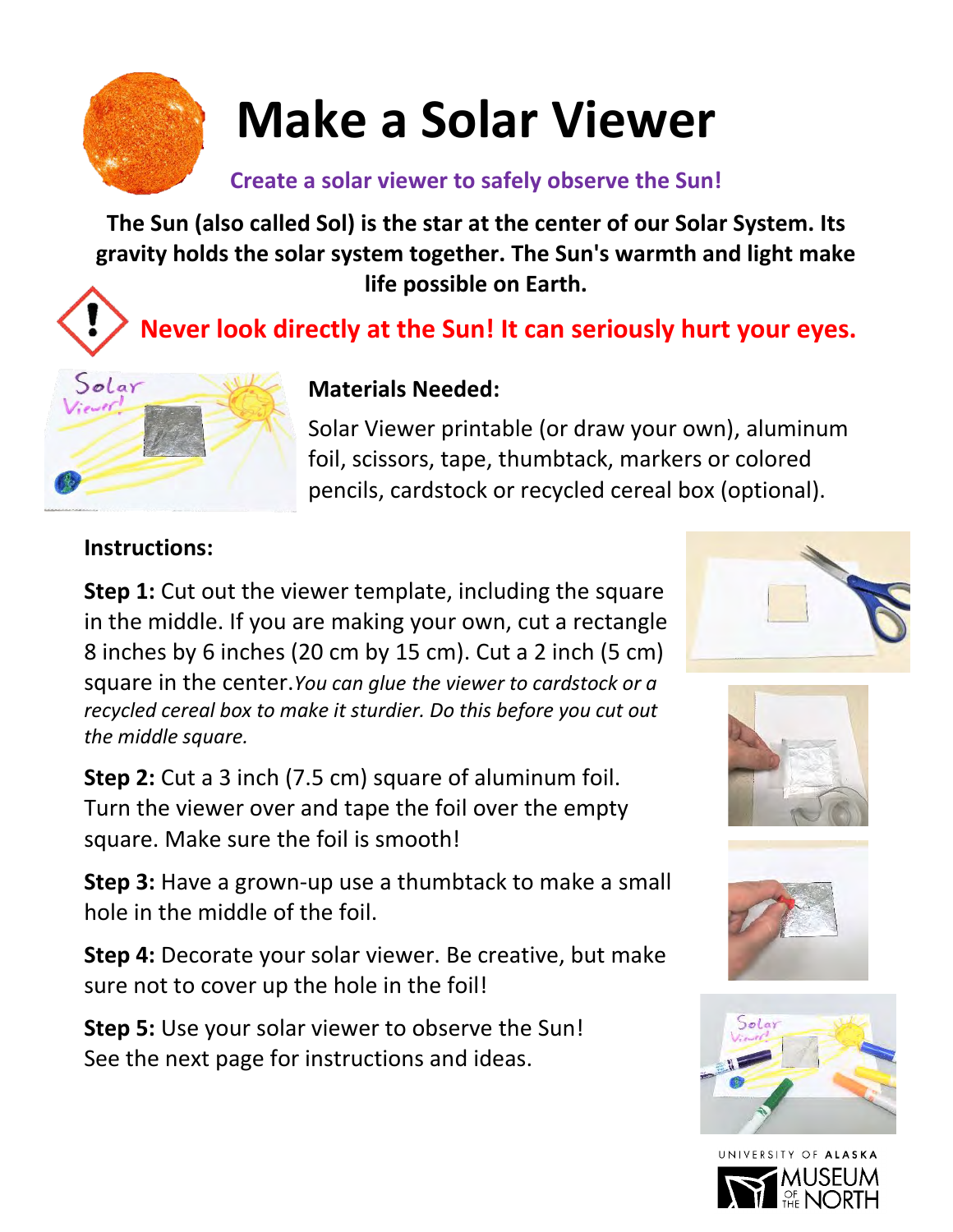# **How to Use Your Solar Viewer**

#### **Never look directly at the Sun! It can seriously hurt your eyes.**

- Go outside on a clear day. Stand with your back toward the sun, and hold your viewer above your shoulder.
- Hold a second piece of paper an arm's length away. Line up the paper so the sunlight comes through the viewer and onto your paper.



*[Image: Alexandra Floersch / The Forum](https://www.duluthnewstribune.com/opinion/4313399-3-easy-ways-view-eclipse-while-protecting-your-eyes)*

• The light you see on the paper is the Sun! To make the image larger, hold the paper further away from the viewer.



**Try This:** Pick a spot to stand. View the Sun through your solar viewer, and mark its location on your paper. Come back an hour later, stand at the same spot, and mark the Sun's location. Did it move? Try tracking the sun's movement throughout the day! Why do you think the Sun appears to move?

### **How Does A Solar Viewer Work?**



A solar viewer, or pinhole viewer, works by projecting the image of the sun onto a surface behind the small hole. The smaller the hole, the sharper the image will be. Light rays from the top of the sun go to the bottom of the image and light from the bottom of the sun creates the top of the image. The image you see is actually upside-down, but because the Sun is basically symmetrical, this effect is not noticeable.

*Information and image from [J. Heffernan, Kenan Fellows Program.](https://kenanfellows.org/kfp-cp-sites/earth-sun-moon/index-7206.php.html)*

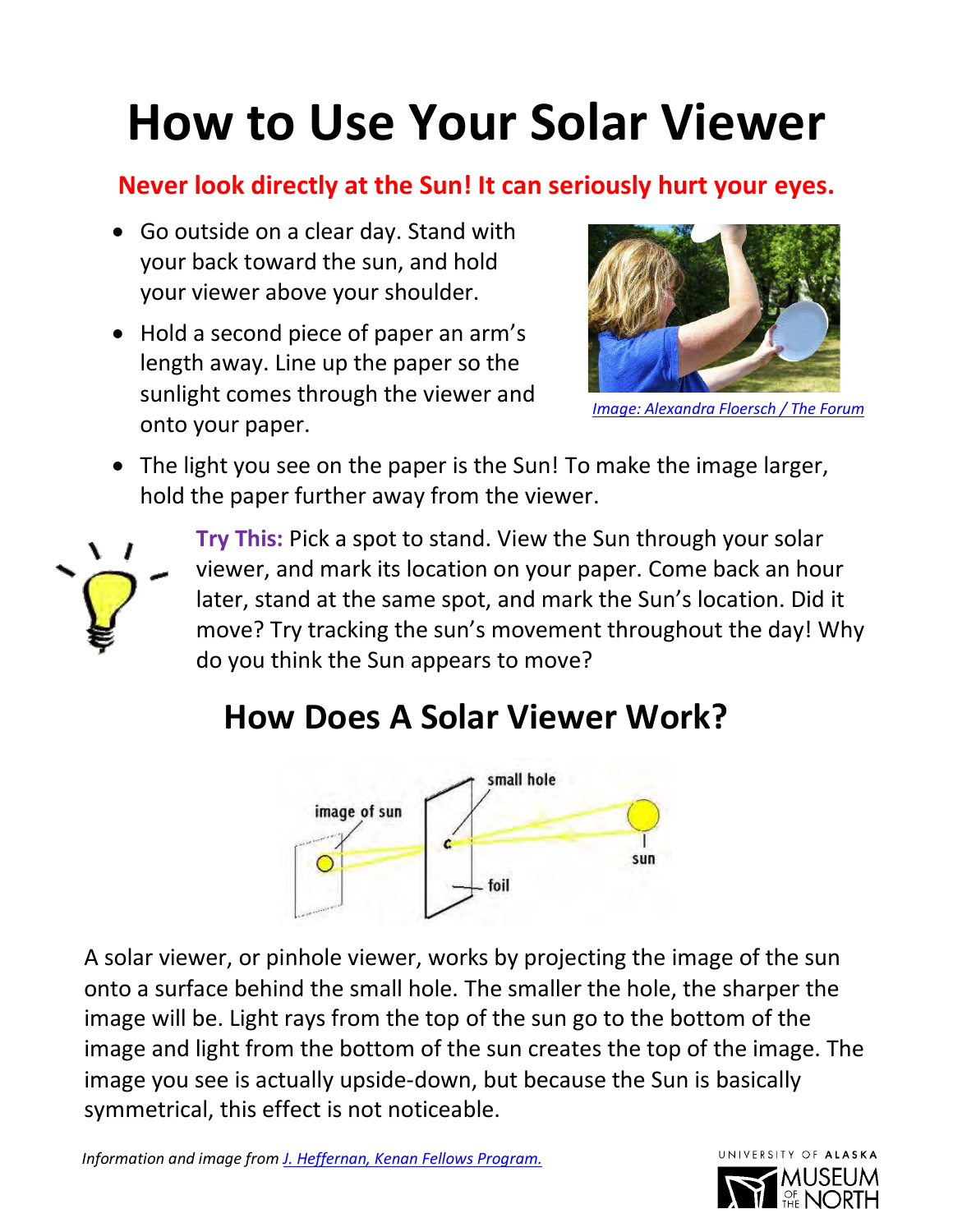### **Solar Viewer Printable**